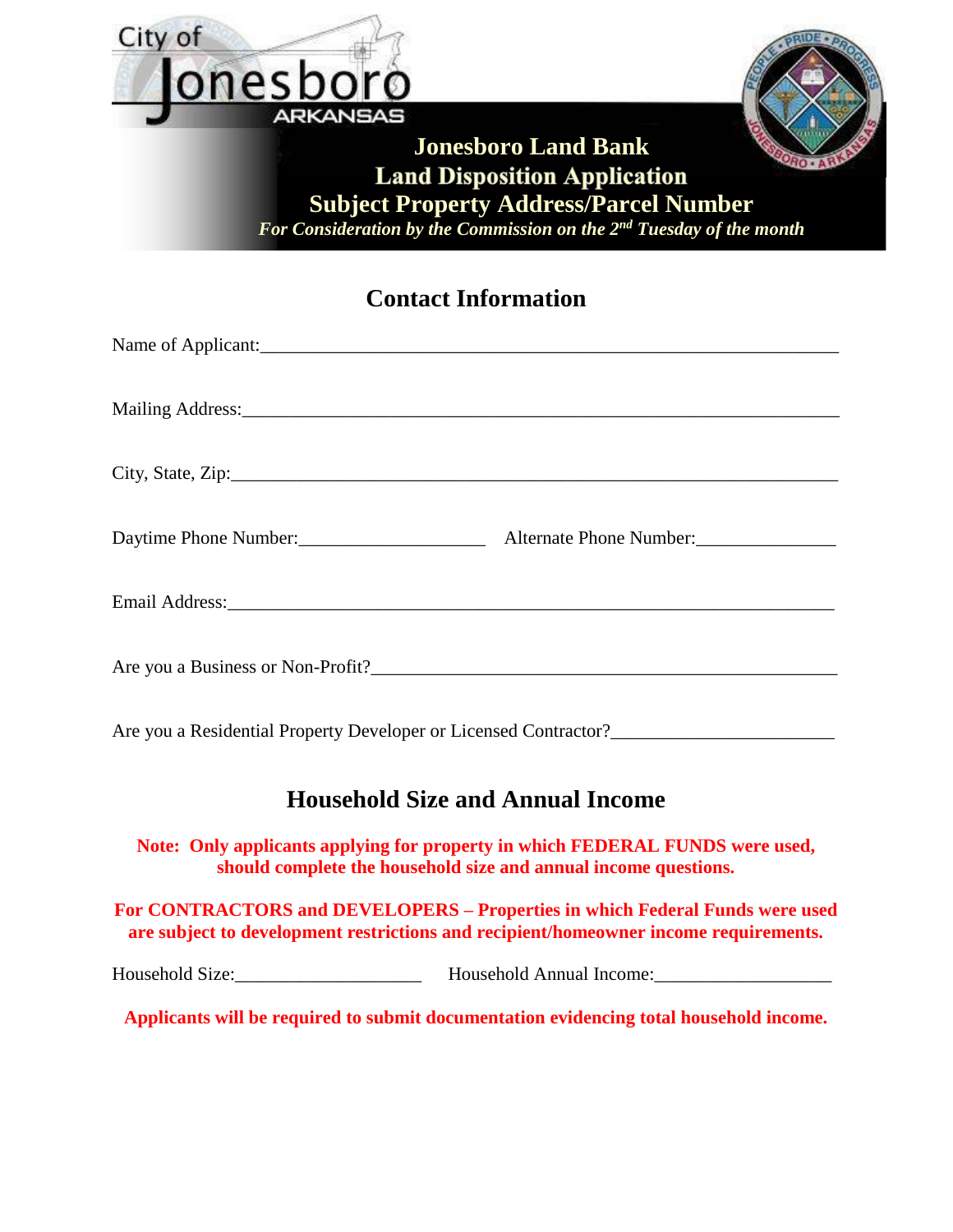## **Property Information**

Please review the Land Bank's Available Property Inventory Chart at [www.jonesboro.org.](http://www.jonesboro.org/)

1. What is the Property Address and Parcel Number from the Land Bank Inventory Chart you are interested in acquiring? *Note: If more than five (5) properties are being requested, please attach a separate sheet listing the Property Address and Parcel Number for each additional property*.

2. Purchase Price or Offer:

## **Redevelopment Plan**

3. Provide a statement of the Proposed Use of the property, a detailed description of the Proposed Development and/or Improvements to be made to the property, and all paperwork needed to apply for a building permit through the Planning and Zoning Department. *Note: Applicants may need to consult with a licensed contractor for construction details and development costs.*

[Attach separate sheets as necessary]

- 4. Timeframe for Development: *The Development Plan must be completed within one (1) year.*
- 5. Total Projected Cost of the Development:

## **Redevelopment Financing**

6. Provide a loan approval letter, construction financing statement, financial statement, or other financial documentation evidencing the ability to finance the proposed development. *Note: Applicants may need to consult with a bank, mortgage company, or credit union to obtain financing options and loan approval.*

[Attach Financial Documentation]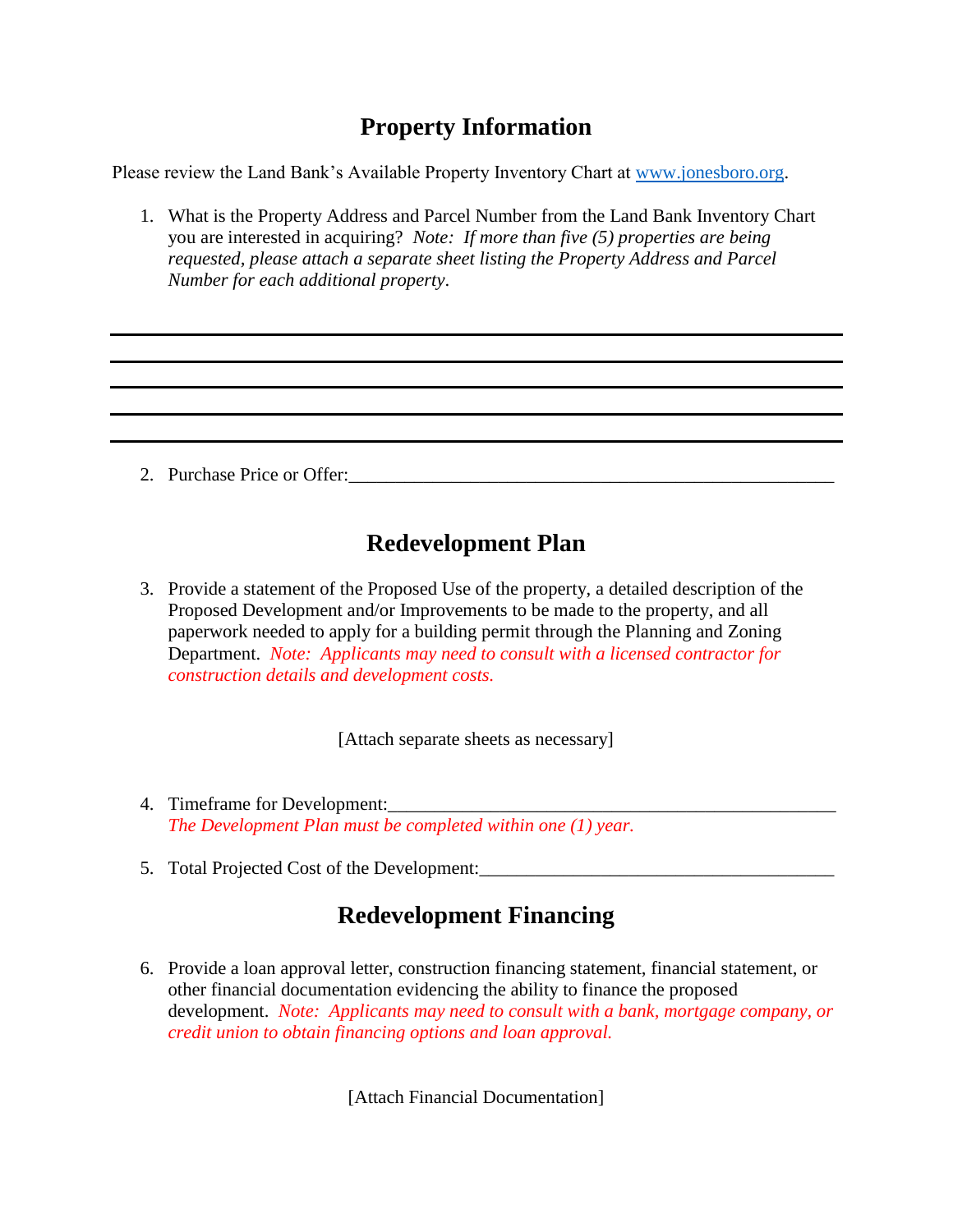## **Certification**

To the best of my knowledge, I certify that the information provided in this application is true and accurate.

I authorize the verification of the information listed above.

I understand that false information may be grounds for denying this application.

I understand that applicants developing property as a primary residence or for a similar residential purpose must complete a Homebuyer Counseling Course.

I understand that the Land Bank staff will review this application and confirm that it is in compliance with the Land Bank's Priorities and Policies and all applicable federal, state, and local laws.

By signing this certification you are attesting to the truth of the information you have included in this application.

\_\_\_\_\_\_\_\_\_\_\_\_\_\_\_\_\_\_\_\_\_\_\_\_\_\_\_\_\_\_\_\_\_\_\_\_\_\_\_\_\_\_\_\_\_ \_\_\_\_\_\_\_\_\_\_\_\_\_\_\_\_\_\_\_\_\_\_\_\_

Signature of Applicant Date

#### **Please Return This Form To:**

Jonesboro Land Bank 300 South Church Street Jonesboro, AR 72401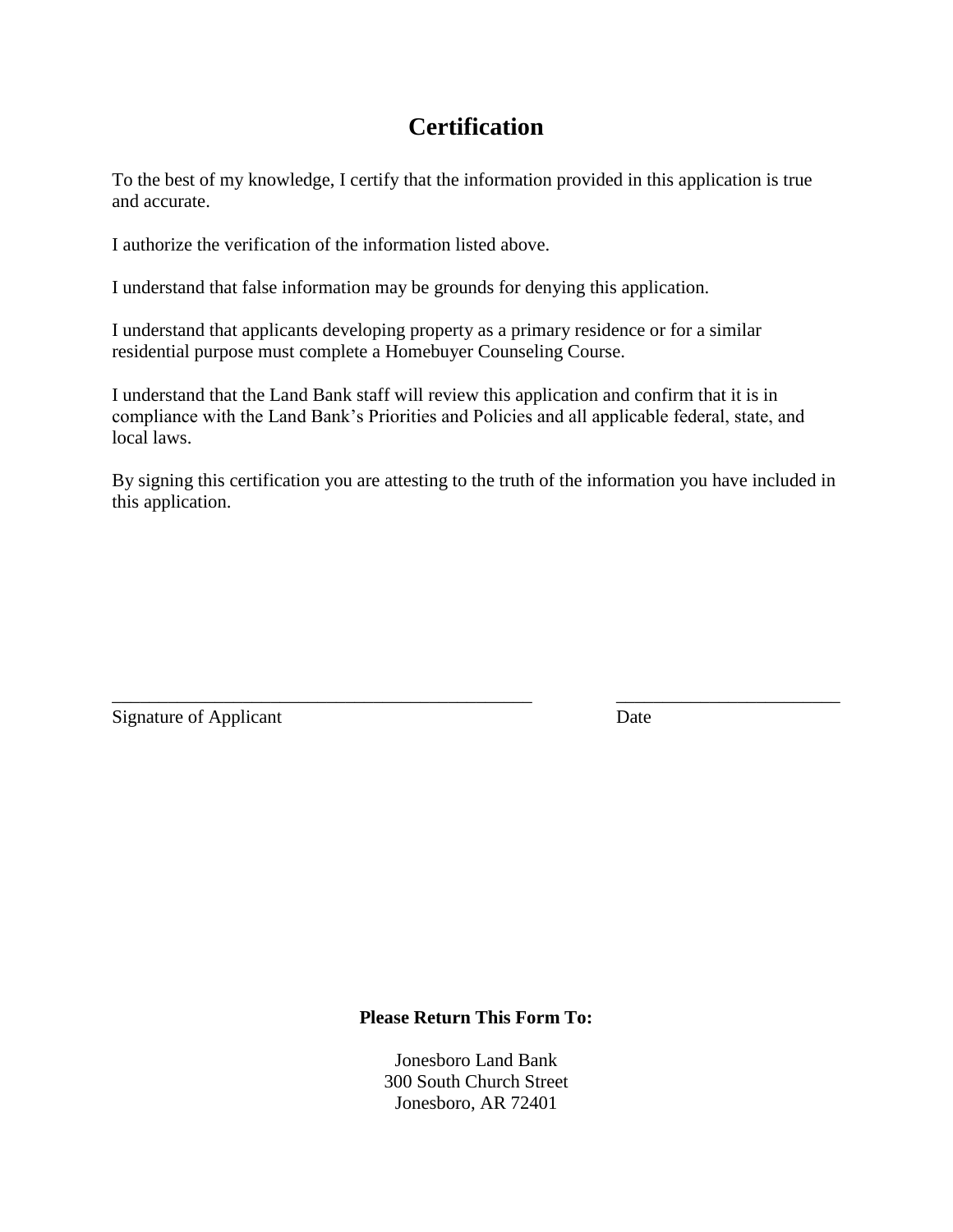# **Priorities Concerning the Disposition of Properties**

The disposition of properties shall be based upon a combination of three factors. The first factor involves the **intended or planned use of the property**. The second factor considers **the nature and identity of the transferee of the property**. The third factor addresses the **impact of the property transfer on the short-term and long-term neighborhood and community development plans**. The priorities in each factor are not in any particular rank or order.

The disposition of any given parcel will be based upon an assessment of the most efficient and effective way to maximize the benefit to the community. The Commission and Staff shall at all times retain flexibility in evaluating the appropriate balancing of the priorities for the use of the property, priorities as to the nature of the transferee of properties, and priorities concerning the neighborhood and community development.

#### **Priorities for Use of Property:**

- 1. Develop affordable housing
- 2. Support homeownership
- 3. Market rate housing development
- 4. Social service providers
- 5. Side lots
- 6. Development of public green space (parks and gardens)
- 7. Retail and Commercial Development
- 8. Multi-family rental development
- 9. Tax-exempt institutions
- 10. Development of rental housing
- 11. Public use and buildings
- 12. Planned Unit Development (Ownership)
- 13. Historic preservation

#### **Priorities as to the Nature of the Transferee**:

- 1. Individuals homeowners
- 2. Non-profit developers
- 3. Educational institutions
- 4. Government
- 5. Tax-exempt institutions
- 6. For-profit residential developers
- 7. Multi-lot developer
- 8. Corporations, business, retail, etc.
- 9. Side lot candidates